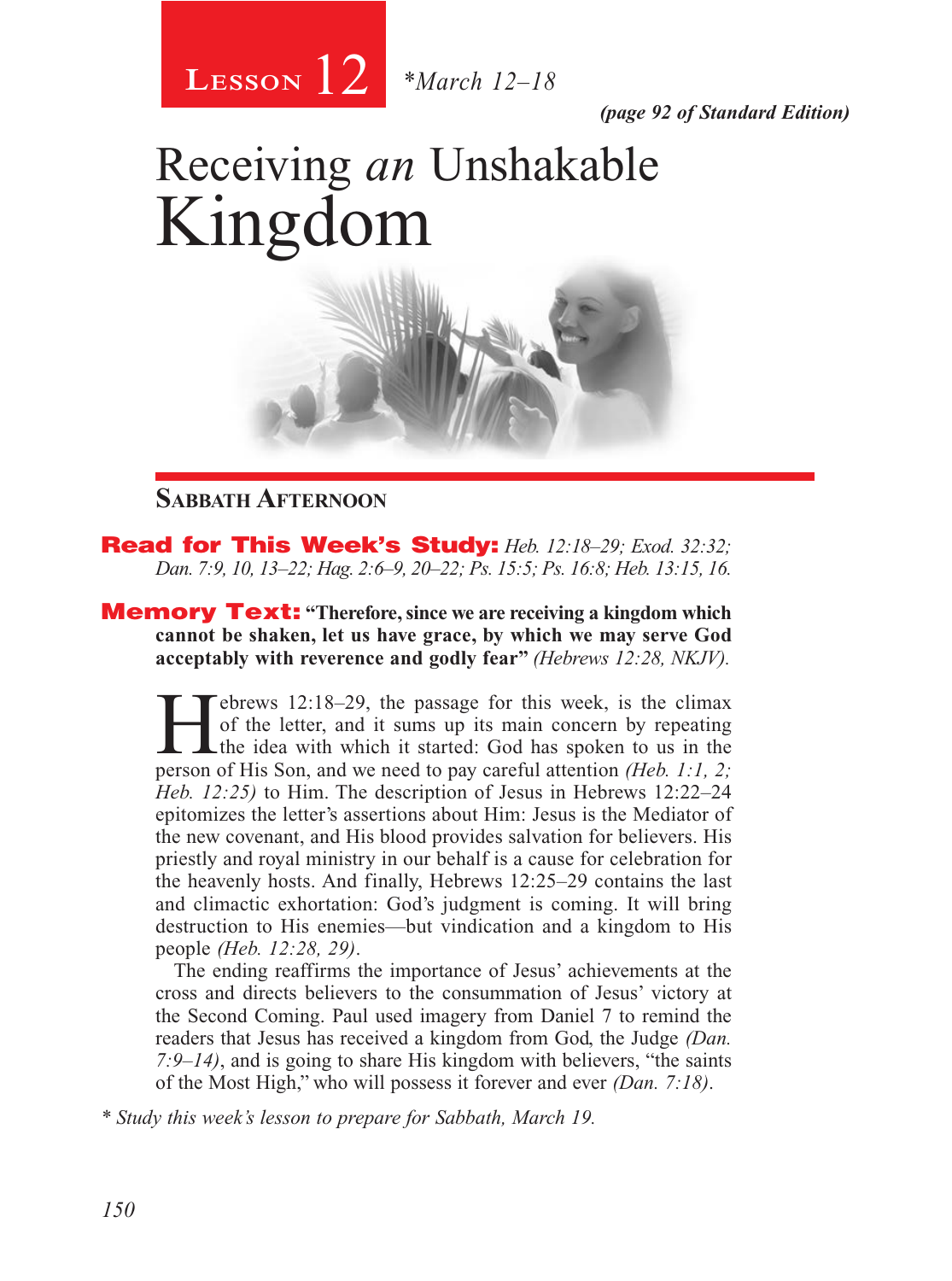\_\_\_\_\_\_\_\_\_\_\_\_\_\_\_\_\_\_\_\_\_\_\_\_\_\_\_\_\_\_\_\_\_\_\_\_\_\_\_\_\_\_\_\_\_\_\_\_\_\_\_\_

\_\_\_\_\_\_\_\_\_\_\_\_\_\_\_\_\_\_\_\_\_\_\_\_\_\_\_\_\_\_\_\_\_\_\_\_\_\_\_\_\_\_\_\_\_\_\_\_\_\_\_\_

### **"You Have Come to Mount Zion"**

Read **Hebrews 12:22–24. What does Paul describe here?**

Hebrews affirms that we have come to Mount Zion and participate in a great celebration. "But you have come to Mount Zion and to the city of the living God, the heavenly Jerusalem, and to innumerable angels in festal gathering" *(Heb 12:22, ESV)*. We have come through faith in the person of our Representative, Jesus. In this celebration we find an innumerable host of angels, God Himself, and Jesus, who is the center of the celebration. We come as part of the "assembly of the firstborn who are enrolled in heaven" *(Heb. 12:23, ESV)*. Our names are enrolled in the books of heaven, where God's professed people are listed *(Exod. 32:32, Ps. 56:8, Dan. 12:1, Mal. 3:16, Luke 10:20, Rev. 13:8, Rev. 17:8).*

We are the "firstborn" because we share the inheritance of the Firstborn par excellence, Jesus *(Heb. 1:6).* Thus, we have come not as guests but as citizens *(compare with Phil. 3:20)*. We also are described as "the spirits of the righteous made perfect" *(Heb. 12:23, ESV).* This expression is a figure of speech in which a dimension of our human nature stands for the whole. It is analogous to the expression "the Father of spirits" in Hebrews 12:9, which refers to God as the Father of us all, human beings who are spiritual in nature.

The festal gathering celebrates the inauguration of Jesus' kingly rule, priestly ministry, and the inauguration of the new covenant. In Hebrews, Mount Zion is the place where all these events take place. Three of the psalms in Hebrews 1:5–14 describe the enthronement of the Son and have Mount Zion as the place where it occurred *(Ps. 2:6, 7; Ps. 110:1, 2; Ps. 102:21–27).*

Mount Zion also is the place where the Son was appointed "priest forever" *(Heb. 5:6)*, a quotation of Psalm 110:4. According to Psalm 110, the appointment of the Son as High Priest occurs at Mount Zion, as well *(Ps. 110:2).* Finally, Hebrews argues that the inauguration of Jesus' priesthood also marks the inauguration of the new covenant *(Heb. 7:11–22)*. Thus, Mount Zion also is the place where the new covenant was ratified. Hebrews 12:22–24 describes, then, the festal gathering that occurred in heaven when Jesus ascended.

**In what practical ways can we celebrate the reality of Jesus, His priestly ministry, and the new covenant in our lives and in our worship? Why is rejoicing in this great truth faith-affirming?**

\_\_\_\_\_\_\_\_\_\_\_\_\_\_\_\_\_\_\_\_\_\_\_\_\_\_\_\_\_\_\_\_\_\_\_\_\_\_\_\_\_\_\_\_\_\_\_\_\_\_\_\_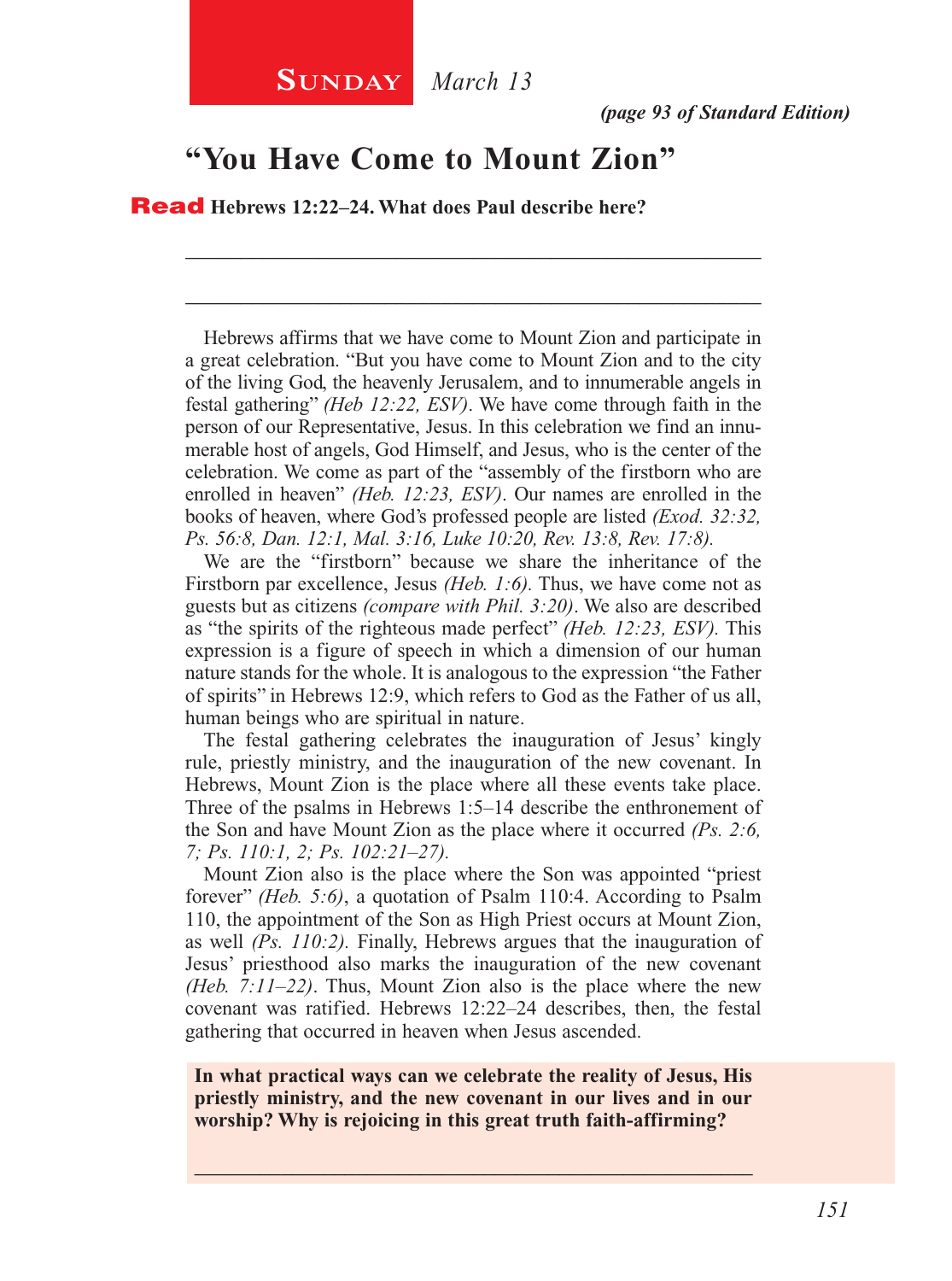## **MONDAY** March 14

*(page 94 of Standard Edition)*

#### **You Have Come to God, the Judge of All**

**Read** Hebrews 12:23. If this is a celebration, why is God described as **a judge? How can a judge be part of or a reason for a celebration? Read also Daniel 7:9, 10, 13–22.**

The celebration described in Hebrews 12:22–24 alludes to a future judgment. God, the Judge, presides, and books are used, and the result of this future judgment from the books is that God's people receive the kingdom *(Heb. 12:28)*.

\_\_\_\_\_\_\_\_\_\_\_\_\_\_\_\_\_\_\_\_\_\_\_\_\_\_\_\_\_\_\_\_\_\_\_\_\_\_\_\_\_\_\_\_\_\_\_\_\_\_\_\_

\_\_\_\_\_\_\_\_\_\_\_\_\_\_\_\_\_\_\_\_\_\_\_\_\_\_\_\_\_\_\_\_\_\_\_\_\_\_\_\_\_\_\_\_\_\_\_\_\_\_\_\_

This scene evokes the great pre-Advent judgment described in Daniel 7, which portrays a judgment scene in which God, the "Ancient of Days" *(Dan. 7:9)*, sits on a throne made of fire and is surrounded with "ten thousand times ten thousand" *(Dan. 7:10)* angels. Books are opened *(Dan. 7:10)*, and the judgment is decided in favor of "the saints of the most High," who then "possessed the kingdom" *(Dan. 7:22)*.

Similarly, Hebrews 12:22–29 describes a judgment scene at Mount Zion, the heavenly Jerusalem, where God, "the Judge of all," is surrounded with "thousands upon thousands" of angels *(NIV)*. The scene also is a fiery one *(Heb. 12:29)*. It includes books because the saints are "enrolled" in them *(Heb. 12:23, ESV)*, which implies a favorable judgment for the saints.

Jesus is at the center of the scene *(Heb. 12:24)*. He was described as the Son of man in Hebrews 2, who was "crowned with glory and honor" after having tasted "death" in our behalf *(Heb. 2:9, ESV)*. According to Hebrews 2:10, the "son of man" *(see Heb. 2:6, ESV)* suffered in order that He could bring "many sons to glory" *(ESV)*; that is, in order that believers would be able to be "crowned with glory and honor," as well. The "Son" has now brought believers into Zion, the heavenly Jerusalem, through the benefits of the new covenant *(Heb. 12:22–24)*, where they are promised to receive a kingdom *(Heb. 12:28)*.

This judgment is, then, really good news for believers because it is a judgment that rules in their favor. It vindicates them. It is a judgment that defeats their adversary, the dragon, who is behind the terrible beasts that have persecuted believers in the past *(Daniel 7)* and will do so in the future *(Revelation 13)*.

**How does what we studied today help us understand that God's judgment in the three angels' messages is "good news" for this time** *(Rev. 14:6, 7; compare with Deut. 32:36; 1 Chron. 16:33–35)***?**

\_\_\_\_\_\_\_\_\_\_\_\_\_\_\_\_\_\_\_\_\_\_\_\_\_\_\_\_\_\_\_\_\_\_\_\_\_\_\_\_\_\_\_\_\_\_\_\_\_\_\_\_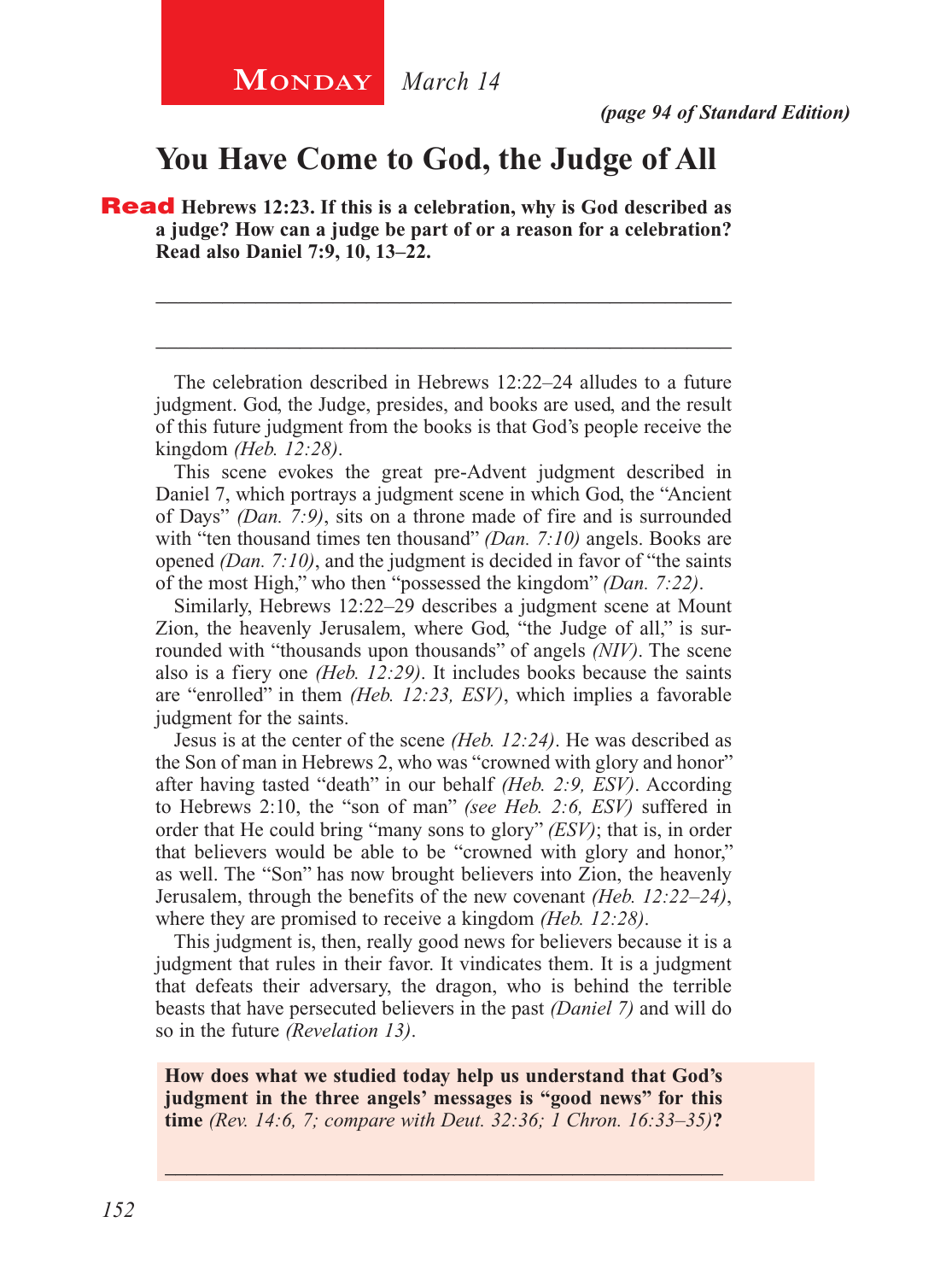*(page 95 of Standard Edition)*

### **Shake the Heavens and the Earth**

After describing the festal gathering occurring in heaven, Paul warns the readers that they need to pay attention to God's voice because God will shake " 'yet once more . . . not only the earth but also the heavens' " *(Heb. 12:26, ESV)*. Paul is saying that although Jesus has been enthroned in heaven, our salvation has not been consummated. We need to pay attention because an important event is still to happen.

#### Compare **Haggai 2:6–9, 20–22; Psalm 96:9, 10; Psalm 99:1; and Hebrews 12:26, 27. What is the purpose of God's shaking the heavens and the earth? What does this mean?**

\_\_\_\_\_\_\_\_\_\_\_\_\_\_\_\_\_\_\_\_\_\_\_\_\_\_\_\_\_\_\_\_\_\_\_\_\_\_\_\_\_\_\_\_\_\_\_\_\_\_\_\_

\_\_\_\_\_\_\_\_\_\_\_\_\_\_\_\_\_\_\_\_\_\_\_\_\_\_\_\_\_\_\_\_\_\_\_\_\_\_\_\_\_\_\_\_\_\_\_\_\_\_\_\_

In the Old Testament, the shaking of the earth was a common figure for the presence of God, who shows up to deliver His people. When Deborah and Barak fought against Sisera, God fought from heaven on their behalf *(Judg. 5:20)*. This is described as a powerful earthquake, a shaking of the earth and mountains because of the presence of God *(Judg. 5:4, 5)*. We find this same image appearing throughout the Old Testament when God arises to deliver the oppressed *(Ps. 68:7, 8; Ps. 60:2; Ps. 77:17, 18)*. Thus, a shaking signaled God's judgment as He asserts His authority over the peoples of the earth. The prophets predicted this would happen in the day of the Lord *(Isa. 13:13, Isa. 24:18–23).*

For Hebrews, the "shaking" of heaven and earth refers to the destruction of the enemies of God. This is what God promised at the enthronement of Jesus. God said to Him: " 'Sit at my right hand until I make your enemies a footstool for your feet' " *(Heb. 1:13, ESV)*. Thus, Jesus has defeated the enemy *(Heb. 2:14–16)* and been enthroned *(Heb. 1:5–14)*, but the enemies have not yet been destroyed *(Heb. 10:11–14, 1 Cor. 15:23–25).*

But God will destroy these enemies in the future, when He will shake the heavens and the earth. The shaking of the heavens and the earth means, then, the destruction of the earthly powers that persecute God's people and, more important, the destruction of the evil powers (Satan and his angels) who stand behind the earthly powers and control them.

**Why is the promise that one day justice will be done, and the evil that has been so prevalent in our world will one day be destroyed, such a hopeful promise for us all, especially those who have suffered directly at the hands of evil?**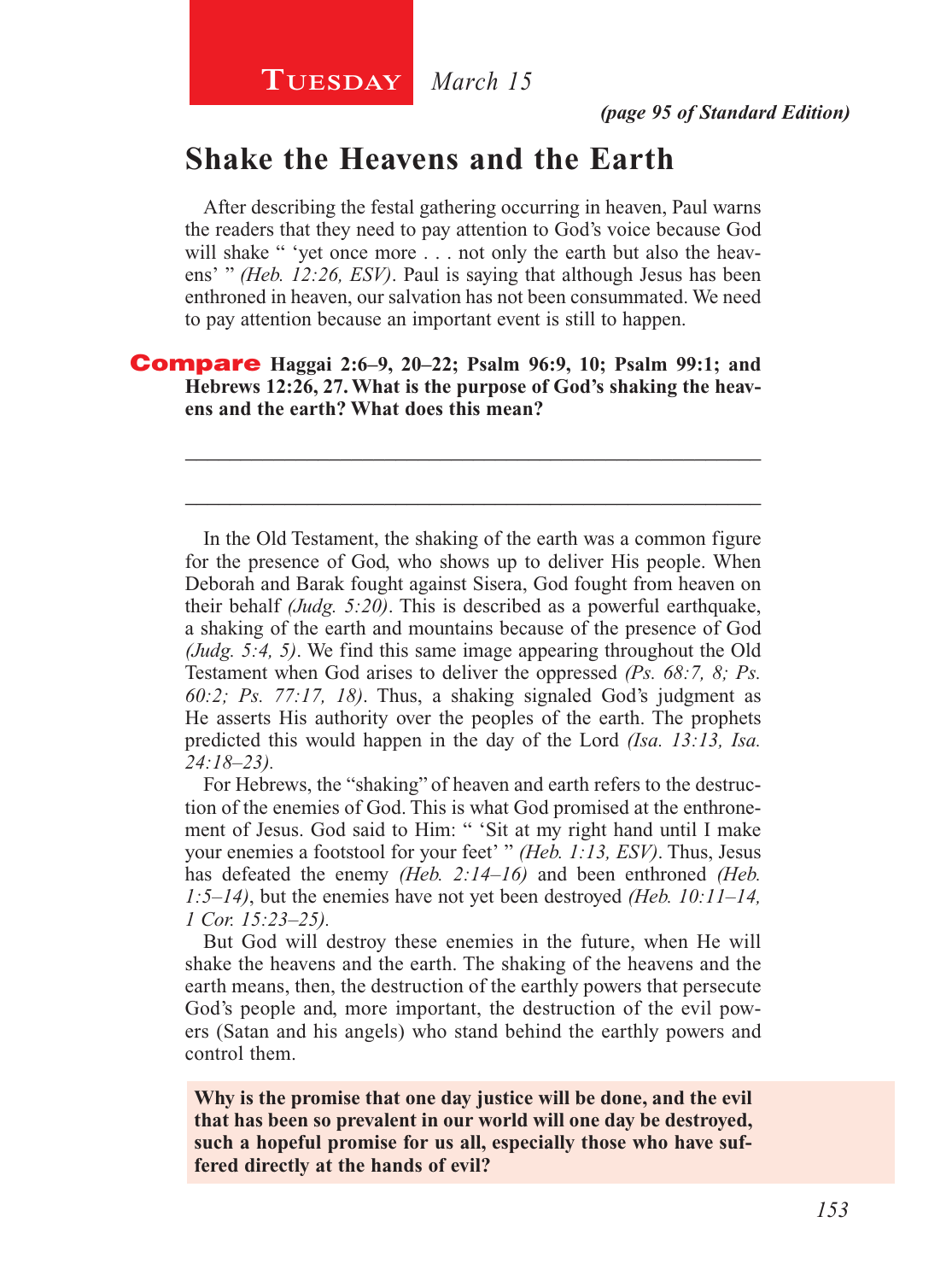#### **An Unshakable Kingdom**

God has announced that He will "shake" the heavens and the earth, which means that He will destroy enemy nations. There are some things, however, that will not be shaken, that will not be destroyed.

Compare **Psalm 15:5, Psalm 16:8, Psalm 21:7, Psalm 62:2, Psalm 112:6, and Hebrews 12:27. What are the things that will not be shaken?**

Many modern translations of Hebrews 12:27 suggest that the shaking of the heavens and the earth means that they will be removed and forever gone.

\_\_\_\_\_\_\_\_\_\_\_\_\_\_\_\_\_\_\_\_\_\_\_\_\_\_\_\_\_\_\_\_\_\_\_\_\_\_\_\_\_\_\_\_\_\_\_\_\_\_\_\_

\_\_\_\_\_\_\_\_\_\_\_\_\_\_\_\_\_\_\_\_\_\_\_\_\_\_\_\_\_\_\_\_\_\_\_\_\_\_\_\_\_\_\_\_\_\_\_\_\_\_\_\_

The Bible is clear, however, that God will create new heavens and a new earth *(Isa. 65:17, Rev. 21:1–4)*, and we will be resurrected and have new bodies *(1 Thess. 4:13–17, Phil. 3:20)* on this earth. Thus, the "shaking" implies the cleansing and renovation of creation, not its complete removal. What is here will be re-created, and it will be where the redeemed live.

There are some things, however, that will not and cannot be shaken. They include the righteous. They will not be shaken because they trust in God. The Creator sustains them and guarantees their survival.

Note that in Hebrews permanence and stability are associated with Jesus. Hebrews 1:10–12 says about Jesus:

" 'You, Lord, laid the foundation of the earth in the beginning, and the heavens are the work of your hands; they will perish, but you remain; they will all wear out like a garment, like a robe you will roll them up, like a garment they will be changed. But you are the same, and your years will have no end' " *(ESV)*. Hebrews also says that Jesus' priesthood remains forever *(Heb. 7:3, 24)*, as does the inheritance of the redeemed *(Heb. 10:34)*. In the final judgment, those who hold fast "in Jesus" will not be shaken *(Ps. 46:5).*

Hebrews 12:28 also says that we will receive "a kingdom that cannot be shaken" *(ESV).* This is a reference to Daniel 7:18, which says that the saints will "possess the kingdom forever." This is the kingdom that "shall never be destroyed" mentioned in Daniel 2:44. This kingdom belongs to the Son, but He will share it with us. Revelation 20:4 says that we will judge with Him the evil powers that persecuted us *(see also 1 Cor. 6:3).*

**How well do you do now, in terms of being shaken? If not so well, what choices can you make in order to get help in this important area?** *(See Eph. 4:14.)*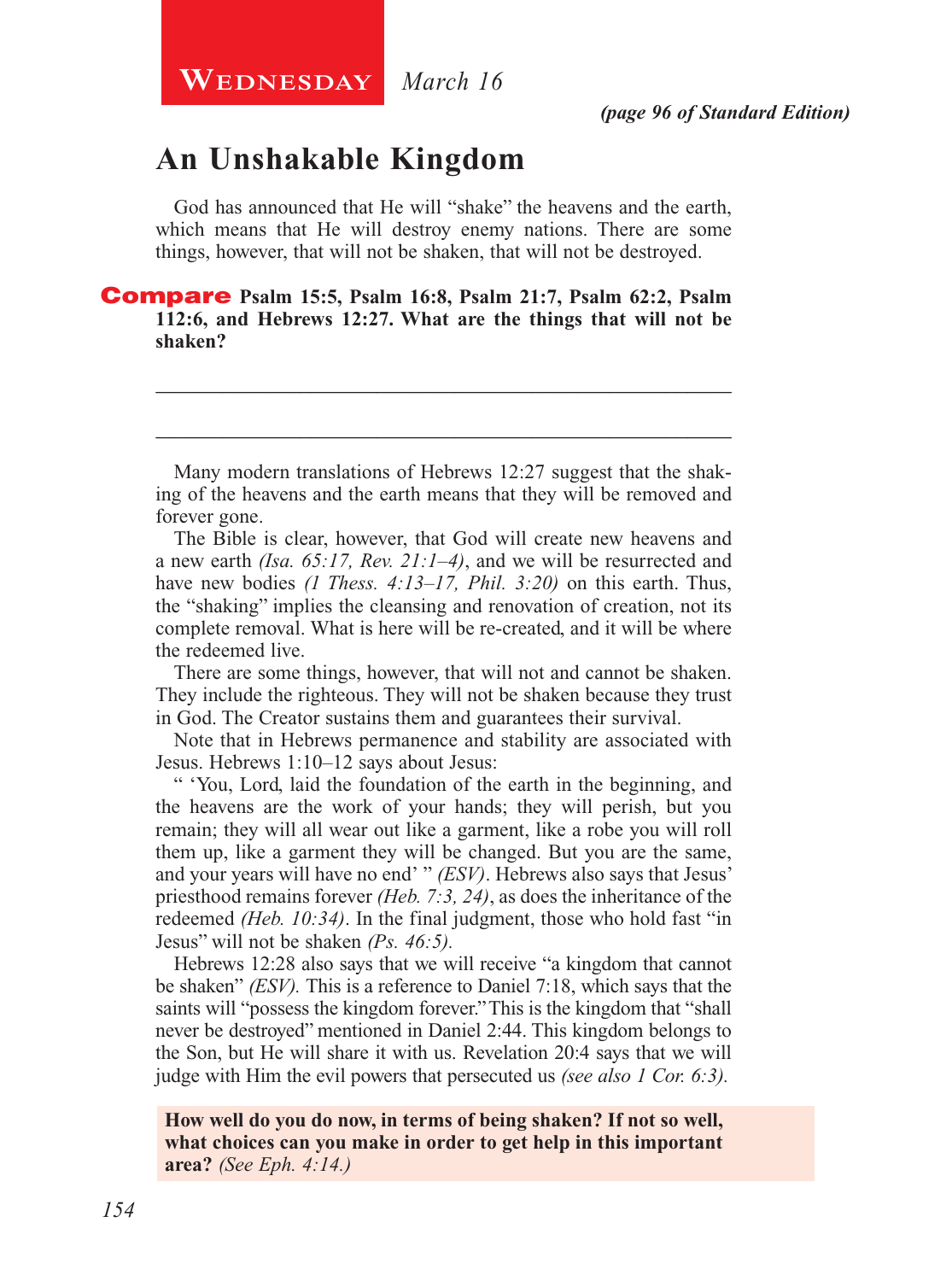#### **Let Us Be Grateful**

Hebrews concludes this section by pointing out that the appropriate response to God for all the wonderful things He has done for us is to show gratitude by offering Him an appropriate type of worship.

\_\_\_\_\_\_\_\_\_\_\_\_\_\_\_\_\_\_\_\_\_\_\_\_\_\_\_\_\_\_\_\_\_\_\_\_\_\_\_\_\_\_\_\_\_\_\_\_\_\_\_\_

\_\_\_\_\_\_\_\_\_\_\_\_\_\_\_\_\_\_\_\_\_\_\_\_\_\_\_\_\_\_\_\_\_\_\_\_\_\_\_\_\_\_\_\_\_\_\_\_\_\_\_\_

#### Compare **Hebrews 12:28 and Hebrews 13:15, 16. How do we offer God acceptable worship?**

In the old covenant system, the sacrifice of animals was the way people showed repentance and gratitude, but these sacrifices were to be but a token of the gratitude and repentance in the heart of the worshiper. Thus, God made clear in Psalms and through the prophets that what really pleased Him was not the blood of animals but the gratitude, good deeds, and righteousness of the worshipers *(Ps. 50:7–23, Isa. 1:11–17)*.

Thus, Paul invites us to worship God in the heavenly sanctuary by offering sacrifices of praise, confession, thanksgiving, and good works, which is the true worship that delights Him. We offer these sacrifices on earth, but they are accepted as pleasing to God in heaven. This exhortation embraces all the calls that Paul has made throughout the letter for the confession of Jesus' name *(Heb. 3:1, Heb. 4:14, Heb. 10:23)* and his exhortations that we continue to do good works *(Heb. 6:10–12; Heb. 13:1, 2, 16).*

The invitation of Paul to the audience to "offer to God acceptable worship" *(Heb. 12:28, ESV)* implies that believers are truly now a priestly nation that has been perfected and sanctified through the sacrifice of Jesus *(Heb. 10:10–14, 19–23).* This fulfills God's original purpose for Israel, that it would be a priestly nation through which He would be able to announce the good news of salvation to the world *(Exod. 19:4–6; 1 Pet. 2:9, 10; Rev. 1:6; Rev. 5:10).*

Hebrews 13:1–6 describes in practical terms what it means to do good and share what we have. It means to show brotherly love, just as Jesus showed brotherly love to us *(Heb. 2:11, 12).* It means to be hospitable, to visit those who are in prison or have been mistreated *(Heb. 13:3)*, and to reject adultery and covetousness.

**Why is it important to consider good works and sharing what we have as part of our worship to God? At the same time, what are the very real ways that our spiritual sacrifices to God may be corrupted** *(Isa. 1:11–17)***?**

\_\_\_\_\_\_\_\_\_\_\_\_\_\_\_\_\_\_\_\_\_\_\_\_\_\_\_\_\_\_\_\_\_\_\_\_\_\_\_\_\_\_\_\_\_\_\_\_\_\_\_\_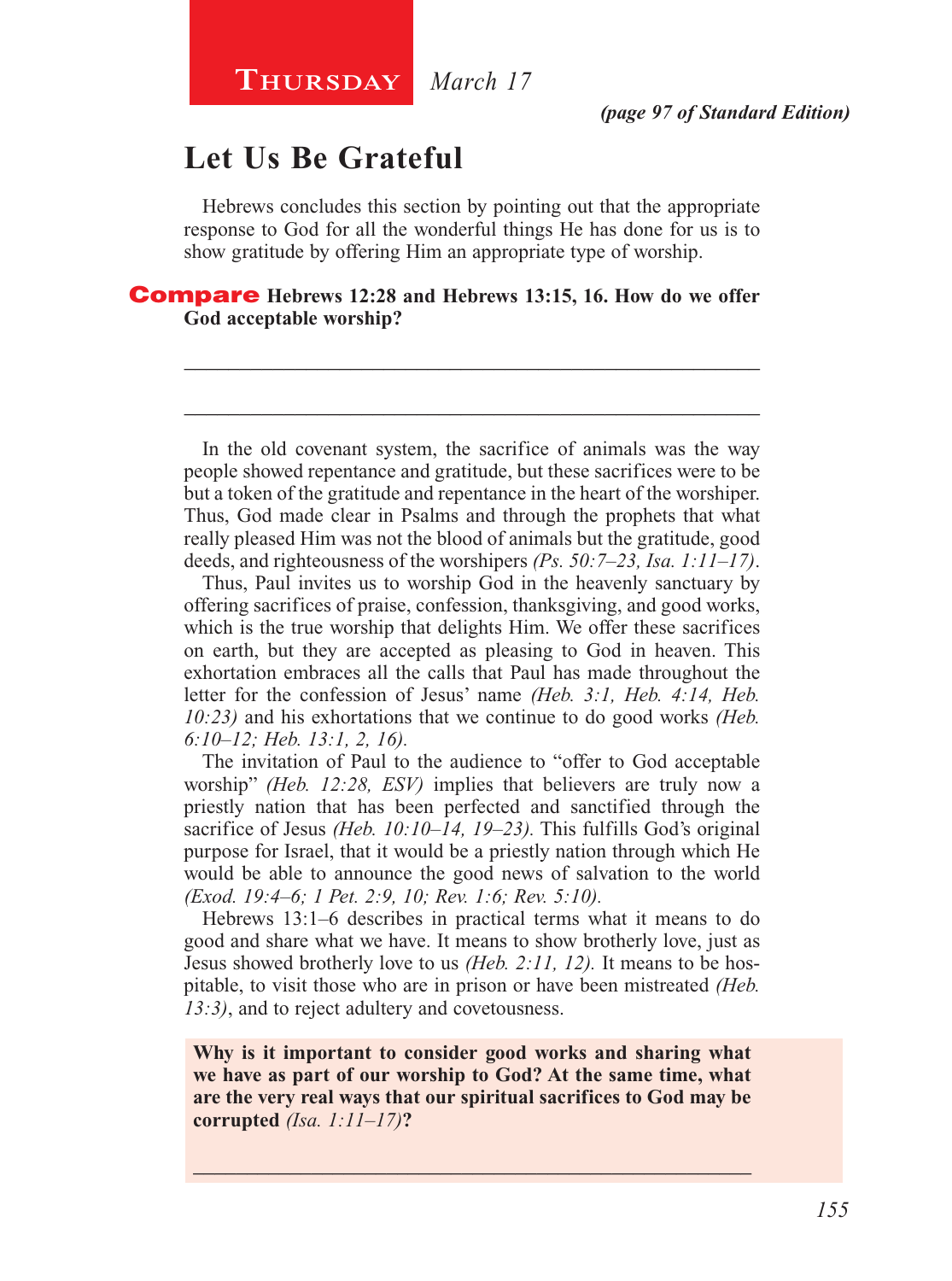## $\begin{array}{|c|c|c|}\n \textbf{FRIDAY} & \textit{March 18} \\
\end{array}$

#### *(page 98 of Standard Edition)*

**Further Thought:** "During the thousand years between the first and the second resurrection the judgment of the wicked takes place. The apostle Paul points to this judgment as an event that follows the second advent. 'Judge nothing before the time, until the Lord come, who both will bring to light the hidden things of darkness, and will make manifest the counsels of the hearts.' 1 Corinthians 4:5. Daniel declares that when the Ancient of Days came, 'judgment was given to the saints of the Most High.' Daniel 7:22. At this time the righteous reign as kings and priests unto God. John in the Revelation says: 'I saw thrones, and they sat upon them, and judgment was given unto them.' 'They shall be priests of God and of Christ, and shall reign with Him a thousand years.' Revelation 20:4, 6. It is at this time that, as foretold by Paul, 'the saints shall judge the world.' 1 Corinthians 6:2. In union with Christ they judge the wicked, comparing their acts with the statute book, the Bible, and deciding every case according to the deeds done in the body. Then the portion which the wicked must suffer is meted out, according to their works; and it is recorded against their names in the book of death.

"Satan also and evil angels are judged by Christ and His people. Says Paul: 'Know ye not that we shall judge angels?' Verse 3. And Jude declares that 'the angels which kept not their first estate, but left their own habitation, He hath reserved in everlasting chains under darkness unto the judgment of the great day.' Jude 6."—Ellen G. White, *The Great Controversy*, pp. 660, 661.

#### Discussion Questions:

 **What does the participation of the saints in the judgment of the wicked** *(1 Cor. 6:3, Jude 6)* **say about God and how transparent He will be with us in showing us His goodness and fairness in how He has dealt with sin and evil?**

 **Read Exodus 32:32, Psalm 56:8, Psalm 69:28, Psalm 139:16, Isaiah 4:3, Daniel 12:1, Malachi 3:16, Luke 10:20, Revelation 13:8, and Revelation 17:8. These are references to God's books in heaven. What kinds of things are registered in these books? Why is it important that God maintains a record of our tears** *(Ps. 56:8)***, for example? If God knows everything, what is the purpose of such books or records?**

 **Why do you think it is important that Hebrews ends the argument of the epistle with a link to the promises of Daniel 7? Why are these links important in the context of Jesus' ministry in heaven? What does Daniel 7 teach us about the end of all earthly and fallen things?**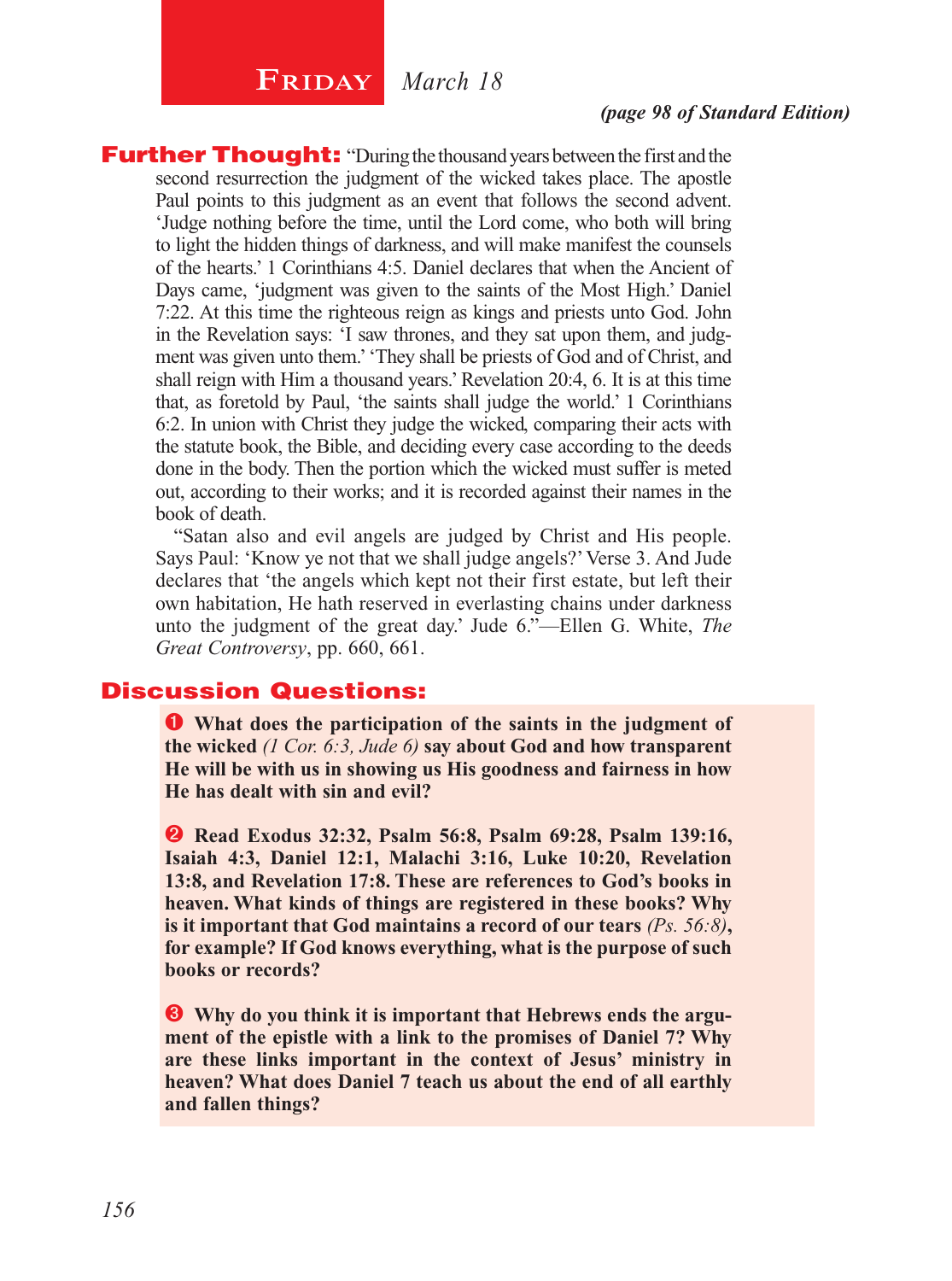# INSIDES*tory*

## Perfect Health

By ANDREW MCCHESNEY

Noy was a wealthy woman who oversaw more than 100 workers at a family-owned coffee plantation in Laos. But then she fell ill with a mystery disease in her village.

Her physician couldn't identify the illness.

Noy went to many medical doctors across southern Laos, but no one could help.

Her health grew worse and worse until she could not even walk and was confined to her bed. More than that, she nearly lost her mind. Many times, she could not remember people in her own family.

All her workers left because she did not pay their salaries. Villagers told her and her husband that she would not survive.

At this low point in Noy's life, a visitor arrived from Laos's capital, Vientiane. The visitor, like Noy, was not a Christian, but her son and daughter-in-law were Seventh-day Adventists. She told Noy about Jesus.

"Maybe Jesus can save your life," she said.

With assistance from her husband, Noy found the telephone number of an Adventist pastor in the south and called him for help.

The pastor traveled to Noy's village and prayed with her.

Noy was encouraged by the prayer, and she decided to move temporarily to Vientiane. She wanted to meet Adventist church members and get to know them.

When she arrived, she could not get out of the bed, and she struggled to think clearly. Church members met and prayed with her regularly. Gradually, her health improved. She started to sit, stand, and walk.

Five months after falling ill, Noy returned to her home village in perfect health.

The villagers were surprised at what they saw. They had expected her to die, but she was alive and fully healed. Astonished, they asked her what had happened.

"Jesus saved me from death," Noy said.

Now many villagers are interested in knowing more about Jesus, the powerful Physician who can heal all who ask Him.

*Thank you for your Sabbath School mission offering that will help spread the gospel to the people of Laos and other countries of the Southern Asia-Pacific Division. Part of this quarter's Thirteenth Sabbath Offering will help open an elementary school in Laos.*

*This mission story illustrates Mission Objective Number 2 of the Seventh-day Adventist Church's "I Will Go" strategic plan: "To strengthen and diversify Adventist outreach . . . among unreached and under-reached people groups, and to non-Christian religions." Learn more at IWillGo2020.org.*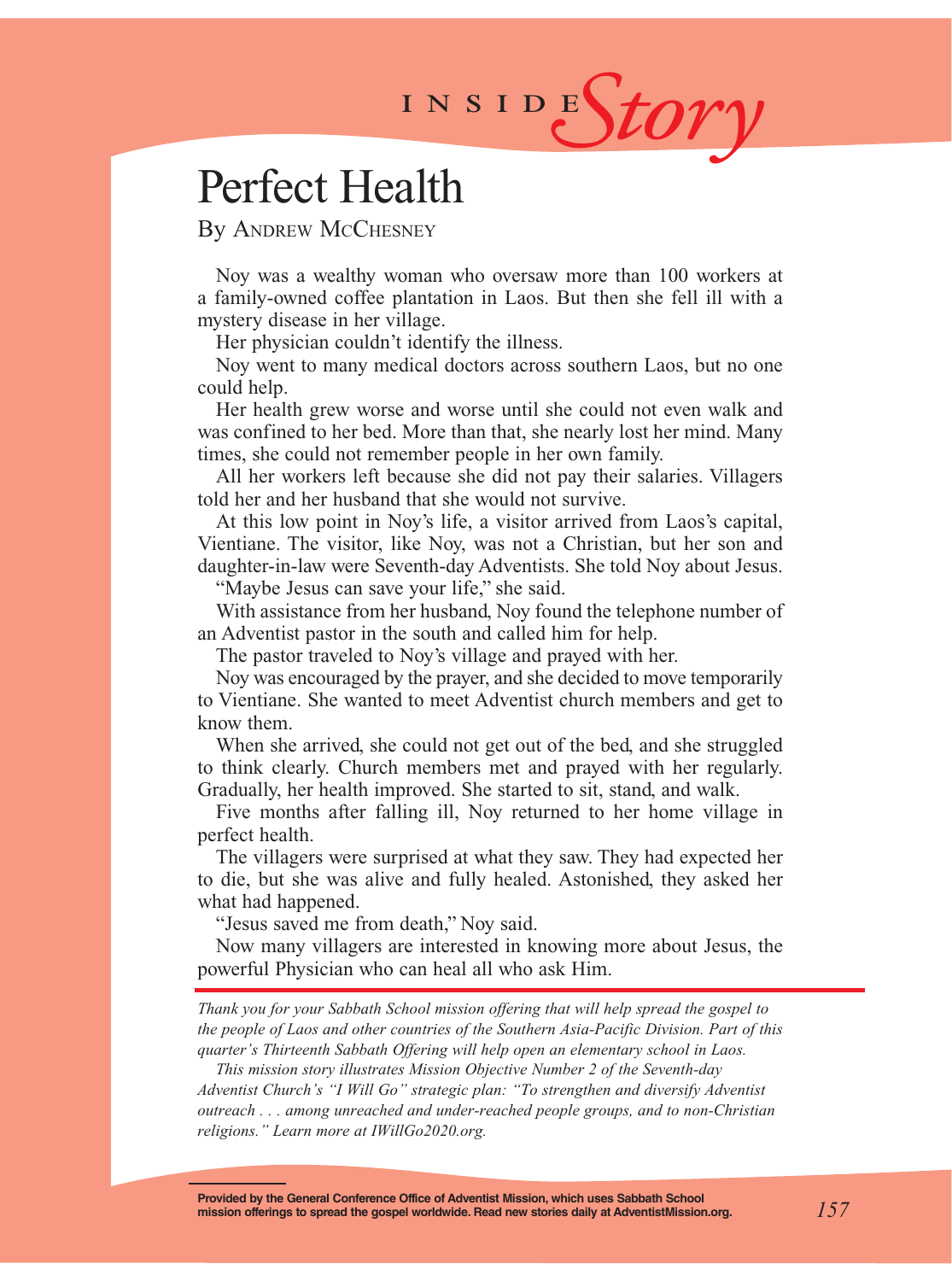#### *Part I: Overview*

Key Texts: *Heb. 12:18–29; Exod. 32:32; Dan. 7:9, 10, 13–22; Hag. 2:6–9; Ps. 15:5; Ps. 16:8; Heb. 13:15, 16.*

**Lesson Themes:** This week's lesson deals primarily with Hebrews 12:18–29. Here, Jesus is portrayed as the Mediator of the new covenant, and God is shown as the Judge of all. Hebrews 12:18–29 alludes to the historical context of Exodus 19, the assembling of Israel at Mount Sinai for the giving of the law. This event is contrasted with the experience of the audience of Hebrews, who have not come to Mount Sinai, something that God's people were forbidden to touch, but to Mount Zion, the city of the living God, the heavenly Jerusalem. Mount Zion is not a place of terror but of festal gathering, for there the believers have access to God. The basis for their joyful confidence is Jesus, the Mediator of the new covenant. Mount Zion also is the place where Jesus' dedication ceremony as King occurs *(Ps. 2:6, 7; see Heb. 1:5).* 

God is portrayed as the Judge of all *(Heb. 12:23).* When the Lord descended on Mount Sinai, the earth shook *(Exod. 19:18)*. The shaking is figurative language for God's judgment. Once again, at the end of time, the earth will be shaken, and not only the earth but also heaven *(Heb. 12:26).* Only the unshakable things will survive, namely, the just, the righteous, and those who trust in Him. As a response to such a warning, the righteous will bring offerings to God. These offerings consist of their praising God's name, doing good deeds, and sharing what they have to benefit others *(Heb. 13:15, 16).*

#### *Part II: Commentary*

In lesson 10, the identity of "the spirits of the righteous made perfect" *(Heb. 12:23)* has been defined.

**Pre-Advent Judgment and Hebrews:** The questions we want to pursue this time are: What does the book of Hebrews say about the sanctuary in heaven? What is the biblical basis for the pre-Advent judgment?

The book of Hebrews provides some of the clearest statements for the existence of a heavenly sanctuary. Paul states unequivocally, "Now the main point in what we are saying is this: we have such a high priest, one who is seated at the right hand of the throne of the Majesty in the heavens, a minister in the sanctuary and the true tent that the Lord, and not any mortal, has set up" *(Heb. 8:1, 2, NRSV)*. Here, Paul affirms, beyond a shadow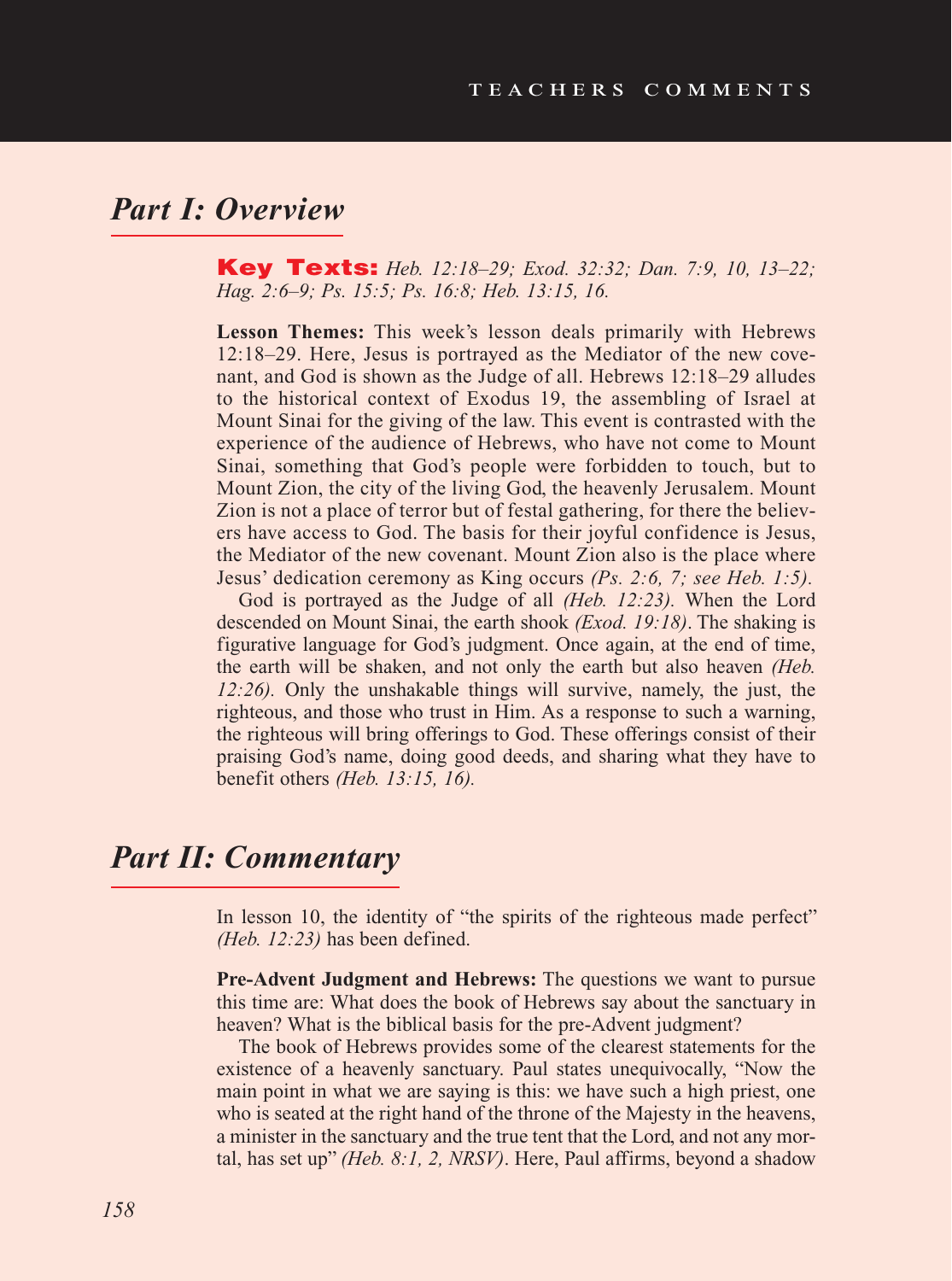of a doubt, the main thrust of his sermon: Christ is our High Priest in the heavenly sanctuary, not the earthly one. If Christ ministers in the heavenly sanctuary, it must, therefore, exist.

In the following chapter, the claim of Christ's high-priestly ministry in heaven is made again: "He entered once for all into the Holy Place, not with the blood of goats and calves, but with his own blood, thus obtaining eternal redemption" *(Heb. 9:12, NRSV).* Again, the assertion is that Christ ministers in a tabernacle superior to the one made by human hands. In an even stronger statement, Paul maintains, "For Christ did not enter a sanctuary made by human hands, a mere copy of the true one, but he entered into heaven itself, now to appear in the presence of God on our behalf " *(Heb. 9:24, NRSV).* Thus, from our reading of Hebrews alone, it seems indisputable that there is a sanctuary in heaven in which Christ ministers. What exactly that sanctuary looks like is not precisely defined. The last verse quoted emphasizes its difference from the earthly sanctuary, that the sanctuary of the new covenant is in heaven itself. We should, however, be careful in defining the dimensions of the heavenly sanctuary. What we can say with strong conviction is that Hebrews supports unequivocally the existence of a heavenly sanctuary in which Christ ministers as our High Priest.

What disconcerts some readers is Paul's claim that "it was necessary for the copies of the heavenly things to be purified with these rites, but the heavenly things themselves with better sacrifices than these" *(Heb. 9:23, ESV)*. Why would the heavenly things need any purifying sacrifices? After all, heaven is clean and holy, right? Several scholars have tried to solve the enigma of heavenly things needing cleansing by arguing that the conscience is in need of cleansing *(Heb. 9:9, 14)*. Others profess that the purification means the inauguration of the sanctuary. Both of these suggestions seem to fall short of the argument developed in Hebrews 8:1–10:18, which centers on defilement, purification, and Christ's heavenly ministry.

As Seventh-day Adventists, we have the advantage of understanding such passages in connection with Daniel 7 and Daniel 8. We understand that heaven and earth are interconnected. The fact that we have paid attention to the sanctuary service in the Old Testament has given us an insight into how it works. Together with Daniel 8:14, which reads, "And he answered him, 'For two thousand three hundred evenings and mornings; then the sanctuary shall be restored to its rightful state' " *(NRSV)*, the meaning of the statement in Hebrews 9:23 resolves itself. At the same time, we need to acknowledge that Hebrews 9:23 does not talk about the timing of the heavenly purification. That is something we learn from the book of Daniel. In sum, we can say that the existence of the heavenly sanctuary is an incontrovertible fact in the book of Hebrews. Furthermore, even a cleansing of the heavenly things with better sacrifices is indisputable. What the book of Hebrews does not tell us, however, is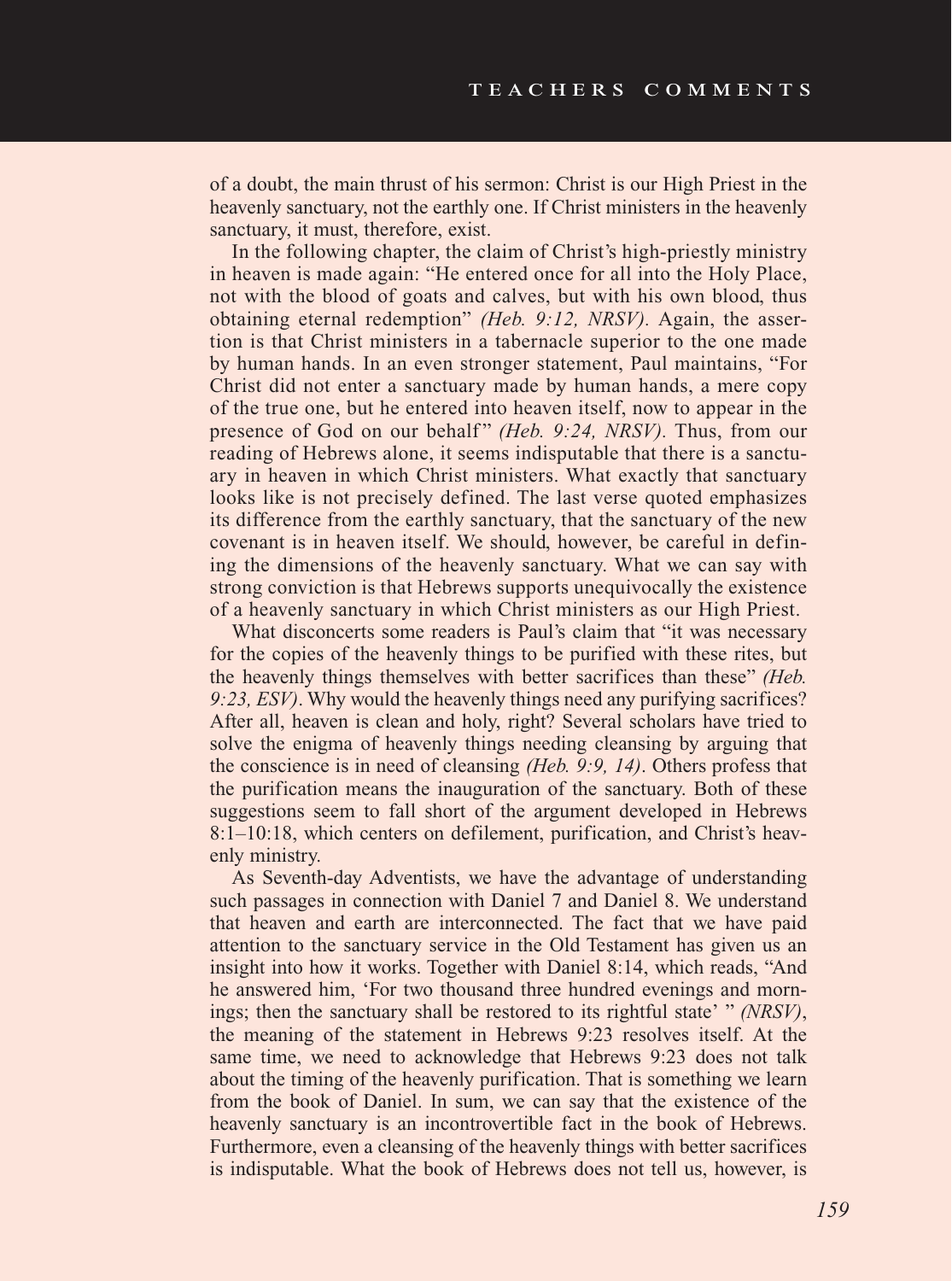when that purification happens. We should not try to force the letter to say or mean more than it does.

Now we will turn to the question, What is the biblical basis for the pre-Advent judgment? Here we need to look at the book of Daniel. (For a deeper study of the pre-Advent judgment, the Apocalypse of John also should be consulted.) The key passage for the pre-Advent judgment is Daniel 7. This chapter displays a succession of kingdoms, symbolized by a series of beasts, namely, the lion; the bear; the leopard; and a terrifying, dreadful, and exceedingly strong animal. A comparison of Daniel 2 and Daniel 7 make it apparent that these two chapters are dealing with the same general subject: prophecies regarding the rise and fall of four major Mediterranean world powers. These world powers can be readily identified as Babylon, Media-Persia, Greece, and Rome. After Daniel sees the terrifying, dreadful, and exceedingly strong beast with its ten horns, a "little horn" emerges from among them. Suddenly, the vision shifts from the earth toward heaven, and a bright throne room comes into view *(Dan. 7:9–14).* The scene unfolds in three stages: (1) a court scene in which thrones are set in place *(Dan. 7:9, 10)*, (2) the outcome of the judgment in which the beast is put to death *(Dan. 7:11, 12)*, and (3) the transfer of the kingdom to the Son of man *(Dan. 7:13, 14)*. The chronological events of the chapter display Babylon, Media-Persia *(see Dan. 8:20)*, Greece, Rome, the little horn, judgment, and the possession of the kingdom by the saints.

In the second half of Daniel 7, the prophet's curiosity turns to the activity of the fourth beast, as well as the little horn that "spoke arrogantly" *(Dan. 7:19, 20, NRSV).* It makes war with the saints "until the Ancient of Days came and judgment was passed in favor of the saints" *(Dan. 7:22, NASB),* and eventually "the saints took possession of the kingdom" *(Dan. 7:22, NASB)*. For the second time, the sequence after the fourth beast is: little horn, judgment, and possession of the kingdom by the saints. This sequence is repeated a third time in Daniel 7, just to make sure that we do not miss it. The little horn "shall speak words against the Most High, shall wear out the holy ones of the Most High, and shall attempt to change the sacred seasons and the law" *(Dan. 7:25, NRSV*). This activity is followed by the assurance that "the court shall sit in judgment" *(Dan. 7:26, NRSV)*, and finally the "kingship . . . shall be given to the people of the holy ones of the Most High" *(Dan. 7:27, NRSV).*

In a review of Daniel 7, the chronology is obvious. Babylon is followed by Media-Persia, then by Greece, and by Rome. What constitutes the content of the second half of Daniel 7 is the activity of the little horn, the judgment, and the receiving of the kingdom, either by the Son of man or by the saints. Christ's kingdom is their kingdom. This heavenly